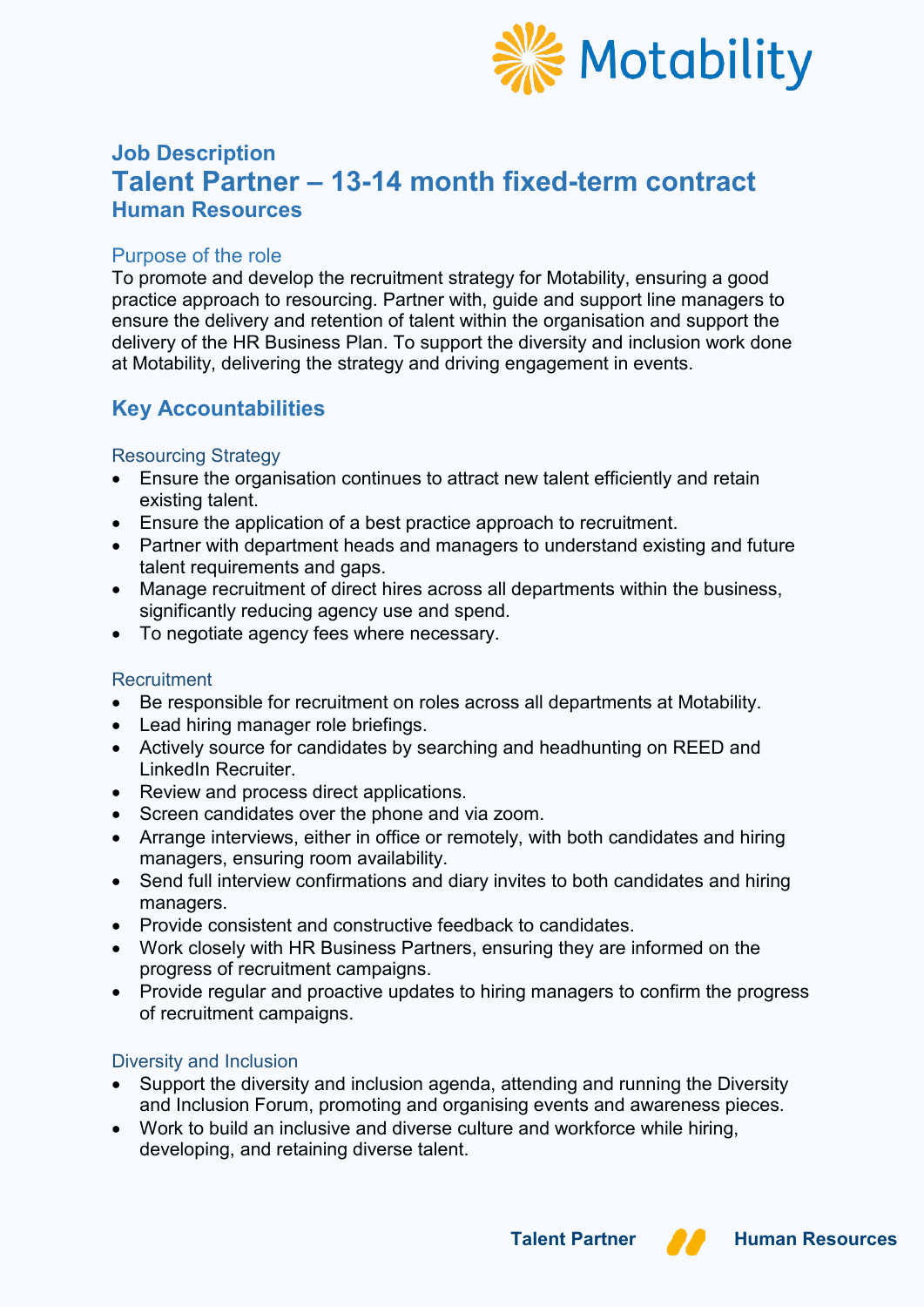

• Produce internal and external content to support the diversity agenda throughout the year.

#### Talent Growth

- Drive effective relationships within the local community to attract new talent to Motability (i.e. local schools, colleges and universities).
- Support the recruitment and retention of apprentices.

#### HR Projects and Initiatives

- To work in partnership / collaboration with HR colleagues and outside of HR to deliver improvement initiatives.
- To support the Talent Manager with the potential implementation of an Applicant Tracking System.

#### **Other Duties**

- Circulate metrics relating to recruitment and retention KPIs.
- Advertise jobs on external job boards and LinkedIn.
- Work with the HR Administrator on the offer process.
- Review job description accessibility requirements.
- Transfer job descriptions into the updated format.

# **Qualifications, training, experience and technical skills / knowledge**

#### Essential:

- Experienced talent partner / in-house recruiter or agency consultant.
- Proactive, high energy and solution focused.
- Organised and structured.
- Strong interpersonal skills; verbal and non-verbal.
- Sound knowledge and experience of the LinkedIn platform.
- Up-to-date knowledge of employment legislation.
- Jobholder must gain and maintain sound knowledge of company HR policies and procedures.
- Strong IT skills, knowledge of Microsoft Office Suite and experience of using HR systems.

#### Desirable:

• Experience recruiting across numerous head office functions.

# **Reporting line, structure, key working relationships**

#### Reporting line:

Reports to: Talent Manager, Diversity and Inclusion Lead.

#### Key Interfaces:

- Recruiting Managers and Executive Team.
- New recruits.
- HR team.